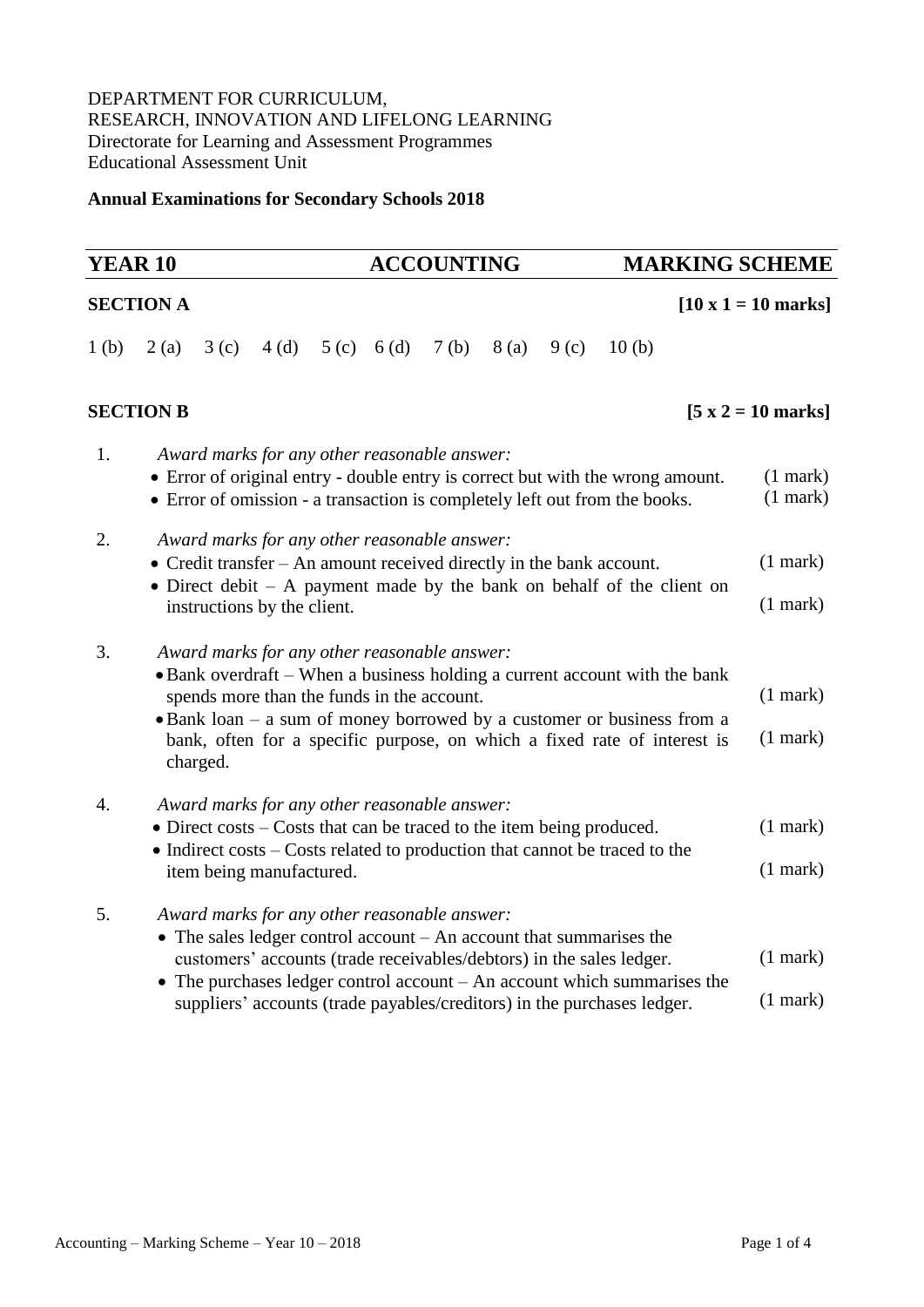## **SECTION C** [30 marks]

| <b>Manufacturing Account for the year ended 31 December 2017</b> |                   |           |                   |           |
|------------------------------------------------------------------|-------------------|-----------|-------------------|-----------|
|                                                                  |                   | €         |                   | €         |
| Opening inventory of raw materials                               |                   |           | $\lceil 1 \rceil$ | 21,955    |
| Purchases of raw materials                                       |                   |           | $\lceil 1 \rceil$ | 115,100   |
| Closing inventory of raw materials                               |                   |           | [1]               | (18, 775) |
| Cost of raw materials consumed                                   |                   |           | $\lceil 1 \rceil$ | 118,280   |
| Direct expenses $(12,590 - 250)$                                 | $\lceil 2 \rceil$ | 12,340    |                   |           |
| Direct wages                                                     | $[1]$             | 43,500    |                   | 55,840    |
| Prime cost                                                       |                   |           | [1]               | 174,120   |
| <b>Factory overheads:</b>                                        |                   |           |                   |           |
| Factory power                                                    | $\lceil 1 \rceil$ | 7,300     |                   |           |
| Rent $(11,200 + 800 = 12,000 \times \frac{3}{4})$                | $\lceil 2 \rceil$ | 9,000     |                   |           |
| Indirect wages                                                   | [1]               | 14,990    |                   |           |
| Depreciation: Factory equipment                                  | $\lceil 2 \rceil$ | $*16,640$ |                   |           |
| $*(130,000 - 46,800 = 83,200 \times 20\%)$                       |                   |           |                   |           |
|                                                                  |                   |           |                   | 47,930    |
|                                                                  |                   |           |                   | 222,050   |
| Work in progress b/d                                             |                   |           | $\lceil 1 \rceil$ | 10,670    |
| Work in progress c/d                                             |                   |           | $\lceil 1 \rceil$ | (11,890)  |
| Production cost of finished goods                                |                   |           | $[1]$             | 220,830   |

| Statement of Profit or Loss for the year ended 31 December 2017 | G. Calleja        |          |                   |          |
|-----------------------------------------------------------------|-------------------|----------|-------------------|----------|
|                                                                 |                   | €        |                   | €        |
| <b>Sales</b>                                                    |                   |          | $\lceil 1 \rceil$ | 297,000  |
| Less Cost of Sales:                                             |                   |          |                   |          |
| Opening inventory of finished goods                             | [1]               | 24,330   |                   |          |
| Production cost of finished goods                               | [1]               | 220,830  |                   |          |
| Closing inventory of finished goods                             | $[1]$             | (28,750) |                   | 216,410  |
| Gross profit                                                    |                   |          | $\lceil 1 \rceil$ | 80,590   |
| Less Expenses:                                                  |                   |          |                   |          |
| Selling and distribution expenses                               | $\lceil 1 \rceil$ | 9,430    |                   |          |
| Administration expenses                                         | [1]               | 1,120    |                   |          |
| Rent $(11,200 + 800 = 12,000 \times \frac{1}{4})$               | [2]               | 3,000    |                   |          |
| Irrecoverable debts                                             | $\lceil 1 \rceil$ | 340      |                   |          |
| Depreciation: Office equipment                                  | $\lceil 2 \rceil$ | $*7,500$ |                   |          |
| $*(50,000 \times 15\%)$                                         |                   |          |                   | (21,390) |
| Net profit                                                      |                   |          |                   | 59,200   |

| G. Calleja                                                |  |
|-----------------------------------------------------------|--|
| Manufacturing Account for the year ended 31 December 2017 |  |
|                                                           |  |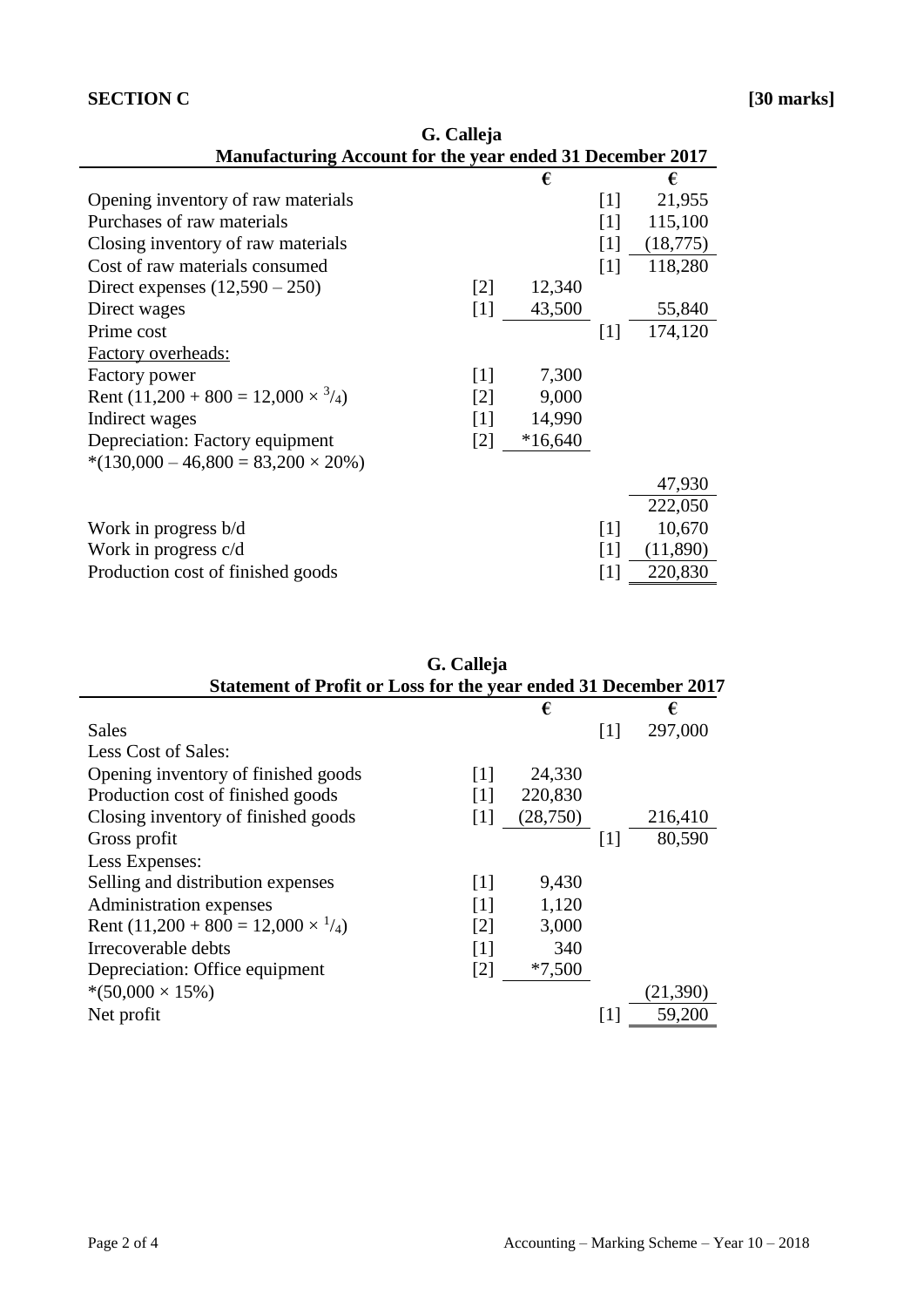# **SECTION D** – **Question 1** [20 marks]

| Motor expenses account<br>a.  |                                                              |                |                           |                          |                                                              |                |                                       |
|-------------------------------|--------------------------------------------------------------|----------------|---------------------------|--------------------------|--------------------------------------------------------------|----------------|---------------------------------------|
| 31/12/17                      | <b>Bank</b><br>Balance c/d                                   | $[1]$<br>$[1]$ | €<br>800<br>100<br>900    | 31/12/17                 | Transfer to<br>Statement of<br>Profit or Loss                | $[1]$          | $\boldsymbol{\epsilon}$<br>900<br>900 |
| b.                            |                                                              |                |                           | Insurance account        |                                                              |                |                                       |
| 1/1/17                        | Balance b/d<br>Cash                                          | $[1]$<br>$[1]$ | €<br>85<br>1,500<br>1,585 | 31/12/17<br>31/12/17     | Transfer to<br>Statement of<br>Profit or Loss<br>Balance c/d | $[1]$<br>$[1]$ | €<br>1,450<br>135<br>1,585            |
| $\mathbf{c}$ .                |                                                              |                |                           | Stationery account       |                                                              |                |                                       |
|                               | Cash                                                         | $[1]$          | €<br>380                  | 1/1/17<br>31/12/17       | Balance b/d<br>Transfer to<br>Statement of                   | $[1]$          | $\boldsymbol{\epsilon}$<br>50         |
|                               |                                                              |                | 380                       | 31/12/17                 | Profit or Loss<br>Balance c/d                                | $[1]$<br>$[1]$ | 300<br>30<br>380                      |
| d.                            |                                                              |                | Rent account<br>€         |                          |                                                              |                | $\boldsymbol{\epsilon}$               |
| 1/1/17                        | Balance b/d<br>Bank                                          | $[1]$<br>$[1]$ | 3,000                     | 200 31/12/17<br>31/12/17 | Transfer to<br>Statement of<br>Profit or Loss<br>Balance c/d | $[1]$<br>$[1]$ | 2,400<br>$*800$                       |
|                               | * $\frac{4}{15}$ × 3,000 = €800 [1]                          |                | 3,200                     |                          |                                                              |                | 3,200                                 |
| Commission receivable account |                                                              |                |                           |                          |                                                              |                |                                       |
| e.<br>1/1/17<br>31/12/17      | Balance b/d<br>Transfer to<br>Statement of<br>Profit or Loss | $[1]$<br>$[1]$ | €<br>80<br>650            | 31/12/17                 | <b>Bank</b><br>Balance c/d                                   | $[1]$<br>$[1]$ | €<br>680<br>50                        |
|                               |                                                              |                | 730                       |                          |                                                              |                | 730                                   |